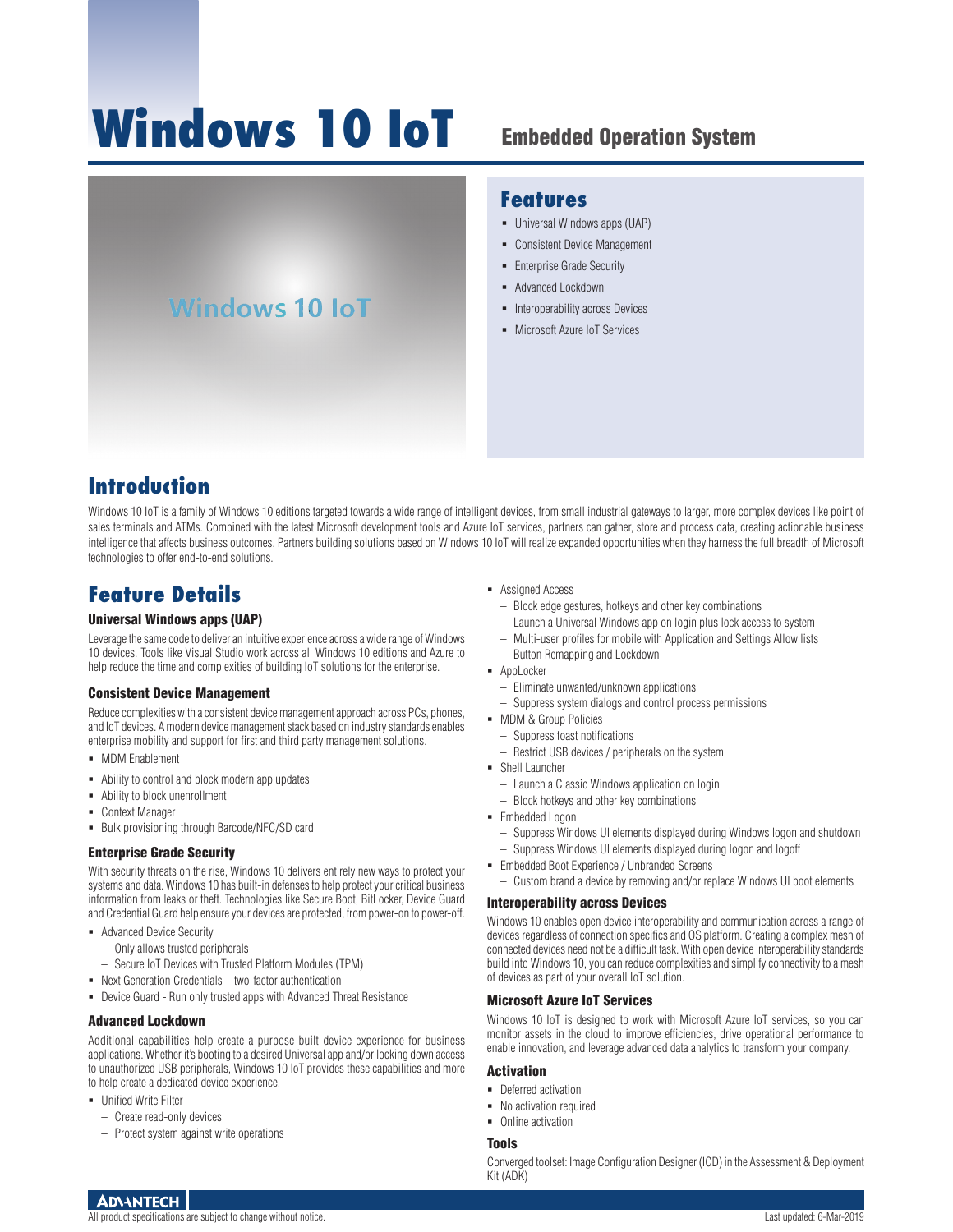### **Specifications and Versions**

#### Windows 10 IoT Enterprise

Windows 10 IoT Enterprise brings the capabilities of Windows 10 Enterprise to a wide range of industry devices across retail, manufacturing, health, finance and other industries. Windows 10 IoT Enterprise devices run powerful line-of-business applications and perform a specialized function in a secure, reliable, and streamlined way to support mission critical industry devices.

Windows 10 IoT Enterprise supports both Universal Windows apps and Classic Windows applications plus a host of innovative capabilities: advanced protection against modern security threats, full flexibility of deployment, updating and support options, and comprehensive infrastructure, device, and app management features. Companies that require manageability, consistency, and predictability choose Windows 10 IoT Enterprise and Windows 10 Enterprise.

The table below is the new model to be released by Microsoft for responding the IoT market expands. The new released model is shifted from category-based offering to a valuebased model, in which silicon (included processor) is a proxy for the hardware computing capability. This list contains the Windows 10 IoT value-based pricing silicon placemat for Embedded audiences, which included the addition of new silicon by product offering across Entry, Value and High-end Windows 10 IoT Enterprise products.

| <b>Supported Processor</b>                                                                                                                                                                                                                                                                                                           | Windows 10 IoT<br><b>Enterprise Entry</b> | Windows 10 IoT<br><b>Enterprise Value</b> | Windows 10 IoT<br><b>Enterprise High End</b> |
|--------------------------------------------------------------------------------------------------------------------------------------------------------------------------------------------------------------------------------------------------------------------------------------------------------------------------------------|-------------------------------------------|-------------------------------------------|----------------------------------------------|
| Intel:<br>• Selected Pentium (N Series, J Series)<br>• Selected Celeron (N Series, J Series, G Series, 3000 Series)<br>• Rest of Atom<br>VIA: All<br>AMD: R1xxx, E1, E2, E-350,A4, A6, A9, G-Series, V10xx-V12xx, Athlon                                                                                                             | $\overline{\mathcal{N}}$                  | $\sqrt{ }$                                | $\mathcal{N}$                                |
| Intel:<br>• Rest of Pentium<br>• Rest of Celeron<br>• Selected Atom (C2750, C2730, C2550, C2530, C2350, C3338, S1260, S1240, S1220)<br>• Core i3, Core i5, Core M<br>• Selected Xeon (E3-1225, E3-1501M, E3-1501L, E-2124G)<br>AMD: Rest of RX-Series, A10, A8, Rest of FX Models, V13xx-V19xx, Ryzen 3, Ryzen 5<br>Qualcomm: SDM850 |                                           | $\sqrt{ }$                                | $\lambda$                                    |
| Intel:Core i7, Core i9, Rest of Xeon<br>AMD: SelectedFX models (FX 7500, FX 9370, FX 9590, FX 7600P), Ryzen 7<br>All other non-specified CPUs                                                                                                                                                                                        |                                           |                                           | $\mathcal{N}$                                |

#### Windows 10 IoT Mobile Enterprise

Windows 10 IoT Mobile Enterprise brings the capabilities of Windows 10 Mobile Enterprise to line-of-business mobile devices that are looking for a natural user experience with enterprise grade security and manageability. Instantaneous application access, native support for barcode scanning and other peripherals, as well as a secure device experience, enhance productivity for a variety of mobile scenarios.

The Mobile Enterprise editions also offer capabilities like multiple user profiles and advanced lockdown to enable mobile line-of-business scenarios across retail, healthcare, manufacturing and other vertical industries.

#### Windows 10 IoT Core

Windows 10 IoT Core is an edition of Windows 10 that is optimized for smaller and lower-cost industry devices. Built to power devices like IoT gateways or micro-kiosks, it's designed to run a single line-of-business application. Windows 10 IoT Core runs Universal Windows app and utilizes the same development, configuration and management tools as the other Windows 10 editions making it easy to integrate into IoT scenarios and leverage existing resources.

There is an SKU 'Windows 10 IoT Core' available at no royalty cost for all our device makers that enables automatic OS updates via Windows Update when connected to the internet.

In addition, we also have an OEM exclusive SKU 'Windows 10 IoT Core Pro' which provides an ability to defer and control updates. This SKU can be licensed via distributors. Except for the servicing model difference, the features are the same for the two SKUs, Windows 10 IoT Core and IoT Core Pro.

### **Ordering information**

#### LTSC

- **968TW19HL0** Win 10 IoT Ent 2019 LTSC MultiLang ESD OEI High End
- **968TW19HLE** Win 10 IoT Ent 2019 LTSC MultiLang ESD OEI High End EPKEA
- **968TW19VL0** Win 10 IoT Ent 2019 LTSC MultiLang ESD OEI Value
- **968TW19VLE** Win 10 IoT Ent 2019 LTSC MultiLang ESD OEI Value EPKEA
- **968TW19EL0** Win 10 IoT Ent 2019 LTSC MultiLang ESD OEI Entry
- **968TW19ELE** Win 10 IoT Ent 2019 LTSC MultiLang ESD OEI Entry EPKEA

#### SAC

- **968TW16HC0** Win10 IoT Ent SAC MultiLang OEI High End (ESD)
- **968TW16HCE** Win10 IoT Ent SAC MultiLang OEI High End EPKEA (ESD)
- **968TW16VC0** Win10 IoT Ent SAC MultiLang OEI Value (ESD)
- **968TW16VCE** Win10 IoT Ent SAC MultiLang OEI Value EPKEA (ESD)
- **968TW16EC0** Win10 IoT Ent SAC MultiLang OEI Entry (ESD)
- **968TW16ECE** Win10 IoT Ent SAC MultiLang OEI Entry EPKEA (ESD)
	-